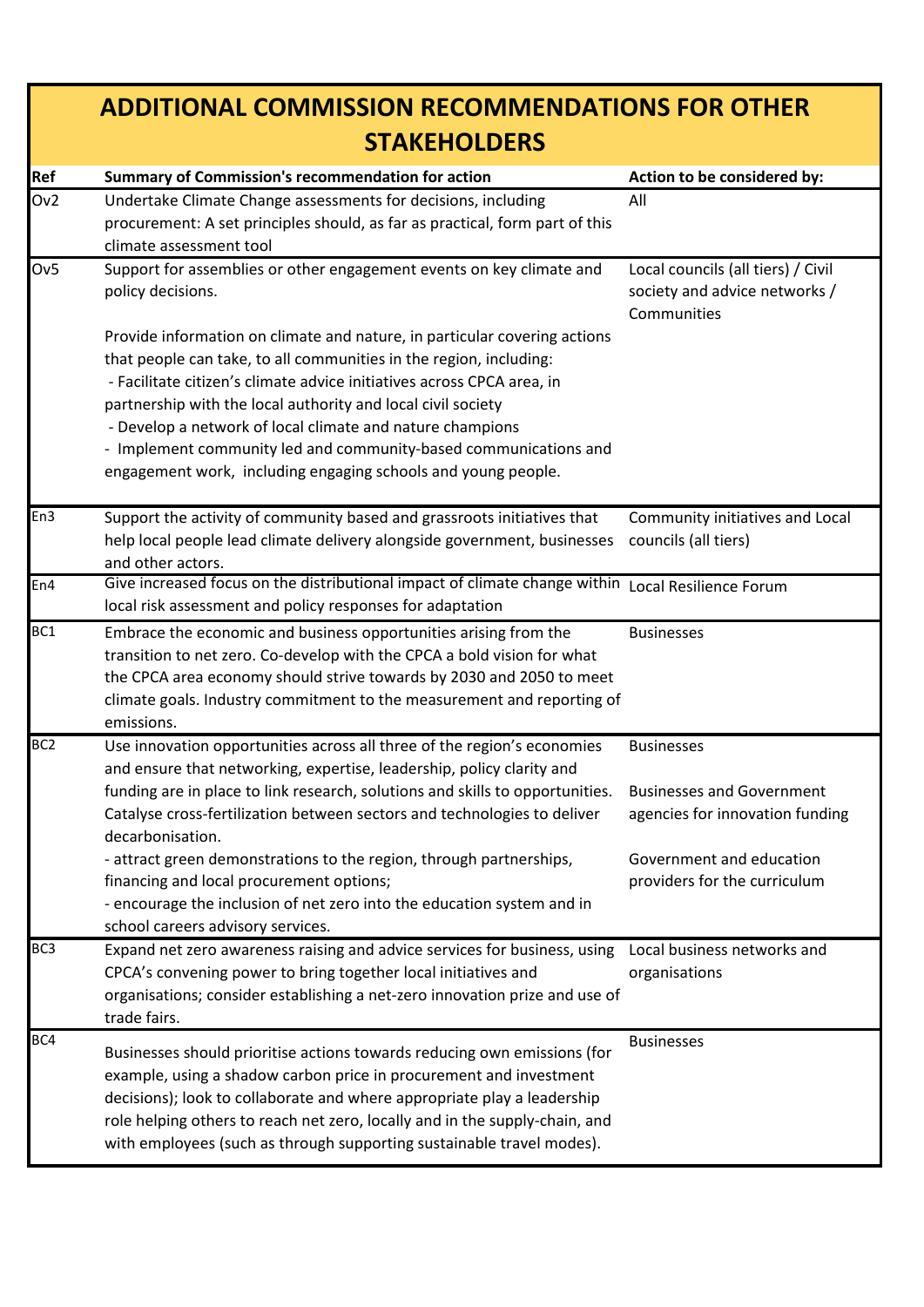| A1 | The CPCA should work with partners to significantly accelerate the<br>delivery of the doubling nature ambition, recognising the contributions<br>that large-scale nature recovery can make to climate change adaptation,<br>including:<br>- through the establishment of a multi-million pound 'Doubling Nature<br>Fund' that can operate a portfolio of funding models to -finance habitat<br>creation and nature recovery across public, private and third sector<br>investment | Local partners on nature, including<br>Local Nature Partnership,<br>environmental organisations<br>managing sites, businesses and<br>landowners<br>CPCA and investors/donators |
|----|-----------------------------------------------------------------------------------------------------------------------------------------------------------------------------------------------------------------------------------------------------------------------------------------------------------------------------------------------------------------------------------------------------------------------------------------------------------------------------------|--------------------------------------------------------------------------------------------------------------------------------------------------------------------------------|
|    | -through the development of a high-level spatial and landscape<br>framework that ensures we create sufficient space for environmental<br>recovery and integrated water management across the CPCA area,<br>planning for future environmental gains that allow for large-scale natural<br>capital solutions to help with the adaptation agenda                                                                                                                                     | Multiple stakeholders                                                                                                                                                          |
|    | - the introduction of transition measures for landowners and farmers to<br>avoid delays ahead of the roll out of Environmental Land Management<br>Schemes                                                                                                                                                                                                                                                                                                                         | Government                                                                                                                                                                     |
|    | -to consider the case for adopting biodiversity net gain targets that are<br>higher than the proposed mandatory minimum, recognising that the area<br>is one of the most nature depleted in the country and therefore needs to<br>kick-start its recovery faster than other areas                                                                                                                                                                                                 | Local planning authorities /<br>Government (OxCam Arc Spatial<br>Framework)                                                                                                    |
|    | -creating and fostering community-led nature recovery programmes in<br>both rural and urban areas, that help communities adapt to climate<br>change and particularly the local impact of severe weather events                                                                                                                                                                                                                                                                    | Multiple stakeholders                                                                                                                                                          |
| A2 | Encourage place-based approaches to climate change adaptation such as<br>the joint Anglian Water, Environment Agency and Water Resources East<br>'Future Fens' initiative                                                                                                                                                                                                                                                                                                         | CPCA /Others                                                                                                                                                                   |
| A3 | Call on government to support new land management/farming<br>techniques                                                                                                                                                                                                                                                                                                                                                                                                           | Government                                                                                                                                                                     |
| A4 | Call on government to reform the Water Industry National Environment<br>Programme, and broadening the Peatland and Woodland Codes to bring<br>in sequestration opportunities within wetlands, inter-tidal habitat and<br>minera soils                                                                                                                                                                                                                                             | Government                                                                                                                                                                     |
| A5 | Local Resilience Forum to undertake a regular review of risks of<br>interconnected / cascade failures as a result of climate incidents and<br>develop mitigation plan as a response. To review climate risks to public<br>buildings and public spaces.                                                                                                                                                                                                                            | Local Resilience Forum                                                                                                                                                         |
| A6 | Consider demonstration projects for public and commercial premises,<br>linked where possible to nature-based solutions e.g. building shading and<br>adjacent surfaces, green roofs/walls, porous surface drainage and local<br>green space. Prioritise at-risk locations when considering building retrofit<br>programmes.                                                                                                                                                        | All                                                                                                                                                                            |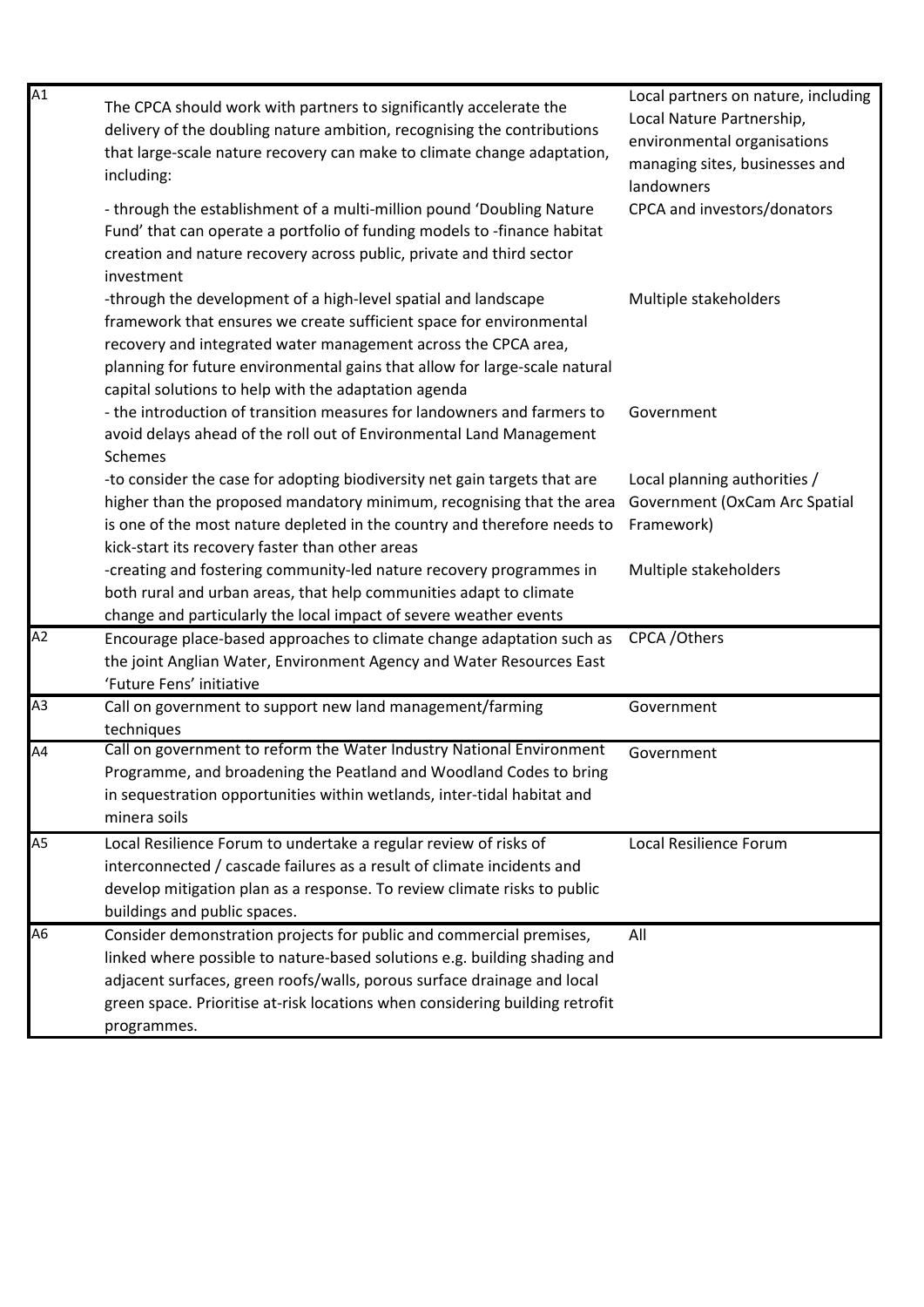| A7             | CPCA and partners to address the lack of public awareness and<br>preparedness of extreme heat and water events including: Building<br>awareness of need for property-level resilience measures. Local public<br>engagement campaign(s) that link climate impacts to nature, river health<br>and need for water conservation and carbon sequestration Promote the<br>actions that can be taken individually to help people and communities<br>prepare Clarifying responsibilities of different parties / property owners<br>Explore the potential for grant-based scheme to increase action                                                                                                                                                                                                                  | CPCA / Others                 |
|----------------|-------------------------------------------------------------------------------------------------------------------------------------------------------------------------------------------------------------------------------------------------------------------------------------------------------------------------------------------------------------------------------------------------------------------------------------------------------------------------------------------------------------------------------------------------------------------------------------------------------------------------------------------------------------------------------------------------------------------------------------------------------------------------------------------------------------|-------------------------------|
| W1             | The waste management strategy for the area should be revisited as a<br>matter of urgency. Plans should include the development, by June 2022,<br>of a communication programme with the public for waste reduction,<br>waste separation and recycling, building on existing activities.                                                                                                                                                                                                                                                                                                                                                                                                                                                                                                                      | <b>RECAP</b>                  |
| W <sub>2</sub> | Collection of data to enable the annual estimation and publication of<br>estimates of emissions from waste collection and disposal services.                                                                                                                                                                                                                                                                                                                                                                                                                                                                                                                                                                                                                                                                | <b>RECAP</b>                  |
| W3             | Government to provide clarity on the provision of resources to local<br>authorities to deliver changes required by the Environment Bill, including<br>help with dealing with any revisions to existing waste management<br>contracts.                                                                                                                                                                                                                                                                                                                                                                                                                                                                                                                                                                       | Government                    |
| W4             | Roll-out of zero carbon collection vehicles should start in urban areas, as<br>existing vehicles need replacement, aiming for full replacement by 2030.<br>This will be aided by Government development of a national framework<br>for the procurement of zero carbon collection vehicles, providing<br>information on suppliers who can meet requirements (in the same way it<br>currently has such a framework for diesel vehicles).                                                                                                                                                                                                                                                                                                                                                                      | RECAP / Industry / Government |
| W5             | There should be a target, across the CPCA area, for at least a 37%<br>reduction in residual waste by 2030. Reduction in the amount of waste<br>should also be supported by: encouragement of the replication of good<br>practice examples of re-use and repair activities across the area;<br>measures to encourage repair cafes should be considered.<br>Use of procurement contracts by the CPCA and constituent authorities to<br>specify stringent waste reduction and recycling targets of any local<br>authority funded building work; the use of planning powers should be<br>explored, to pursue these waste objectives in respect of building work<br>more generally. development of procurement policies to exclude single-<br>use plastics, reduce excess packaging and specify recycled content | <b>RECAP</b>                  |
| W <sub>6</sub> | The recycling rate target for household waste should be 65% by 2030 and RECAP<br>the combined municipal recycling rate (household and commercial waste)<br>target should be 70% by 2030                                                                                                                                                                                                                                                                                                                                                                                                                                                                                                                                                                                                                     |                               |
| W7             | Preparations need to be made for the separate collection of recyclable<br>and compostable materials. Preparations undertaken by RECAP for the<br>possible introduction by government of mandatory separate food waste<br>collection should continue, with a view to introduction as soon as<br>possible.                                                                                                                                                                                                                                                                                                                                                                                                                                                                                                    | <b>RECAP</b>                  |